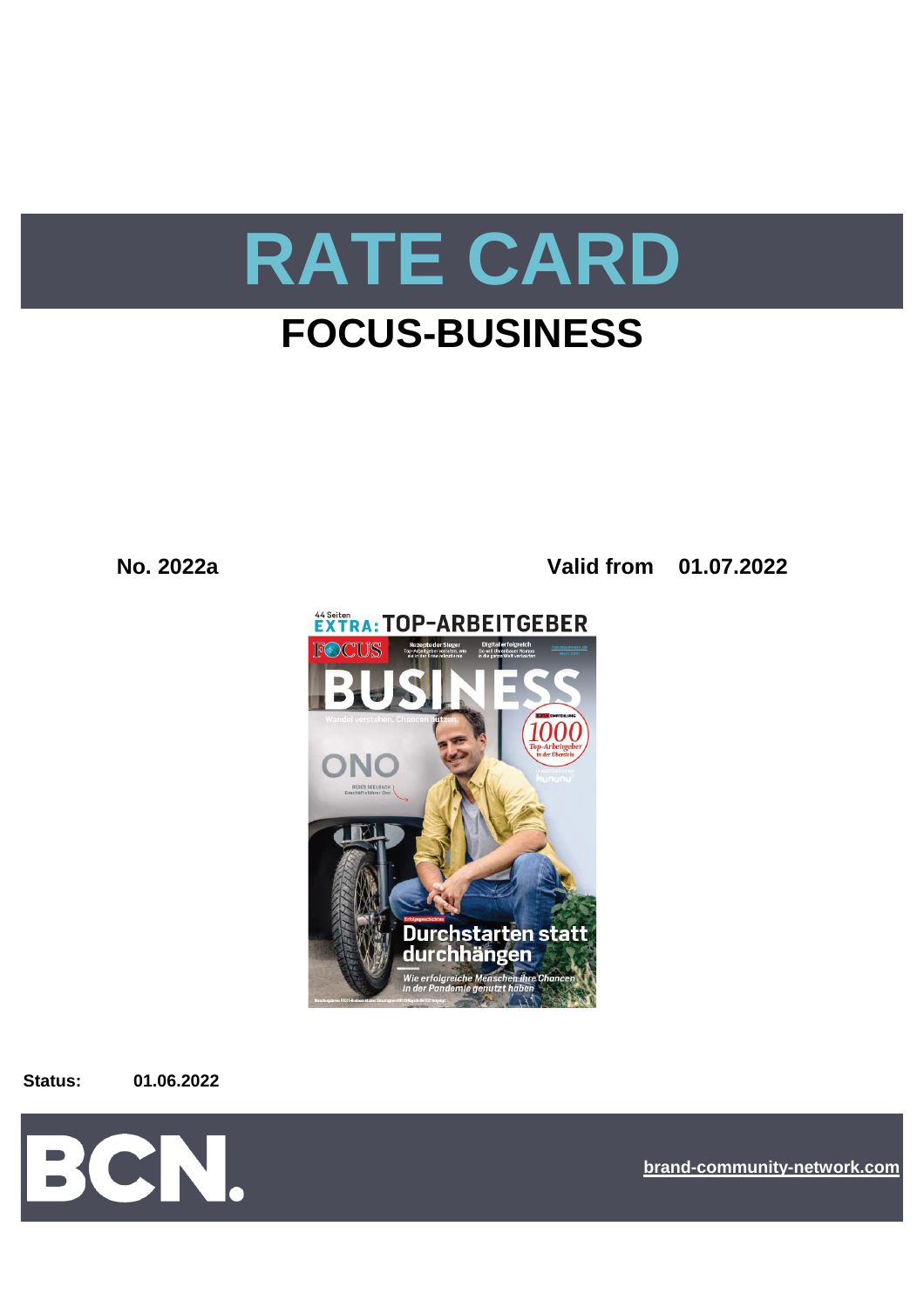

# **PUBLISHER'S DATA**

BurdaVerlag Data Publishing GmbH, Commerzbank AG Deutsches Institut für Qualität und Finanzen IBAN: DE54 6808 0030 0723 4120 00 Arabellastraße 21 BIC: DRES DEFF 680 D-81925 München UniCredit Bank AG

Andrea Key P +49 89 9250 3576 **Terms of payment:** andrea.key@burda.com

### **Print Management/Placement**

Christoph Claus AdTech Factory GmbH Hauptstraße 127 D-77652 Offenburg T +49 781 84 2866 [christoph.claus@adtechfactory.com](mailto:christoph.claus@adtechfactory.com)

### **Ad Management/Order Management**

AdTech Factory GmbH D-77652 Offenburg T +49 781 84 3756 [orders@adtechfactory.com](https://duon-portal.de/)

## **Frequency of publication**

**& on sale date** designate [duon-portal.de/](https://duon-portal.de/)<br>4 x p.a., saturday (subject to change)

#### **Place of publication**

Munich, PZN 508290

### **Publisher Bank accounts: Bank accounts:**

IBAN: DE19 7002 0270 0015 0249 05 **Director Commercial BIC: HYVEDEMMXXX** 

Invoices are due in net 30 days after the invoice date. The publisher guarantees a 2 per cent discount for advance payments, provided that the invoice amount is submitted on the publication date of the issue in which the advertisement is published at the latest and no older invoices are outstanding. In the event that the payment target is exceeded, default interest pursuant to Clause 11 of the Terms and Conditions of 5 per cent is calculated based on the respective base rate pursuant to Section 1 (1) of the German Discount Rate Transition Law (Diskontsatz-Überleitungs-Gesetz– DÜG). All prices are net prices. The statutory value-added tax is added. Direct debit is possible.

### Hauptstraße 127 **Terms and conditions:**

[brand-community-network.com/terms-conditions](https://bcn.burda.com/terms-conditions) All ad orders are exclusively carried out pursuant to the General Terms and Conditions. These have to be requested directly from BCN or can be viewed online at:

### **Technical data:**

For current and binding technical data, log onto duon-portal.de. Also available as PDF download.

#### **Delivery of printer's copy:**

Please upload all copies electronically to duon-portal.de. For support please e-mail support@duon-portal.de or call +49 40 37 41 17 50.

#### **General legal notice:**

The warranty claims specified in the publishers' general terms and conditions apply only when the certified technical requirements and standards published on the DUON portal have been fulfilled as well as the delivery has been carried out via the DUON portal. This also holds when data are provided without proof.

#### **Online advertisement booking:**

The current, binding technical advertisement bookings can also be sent via the online booking system:

[obs-portal.de/](https://www.obs-portal.de/)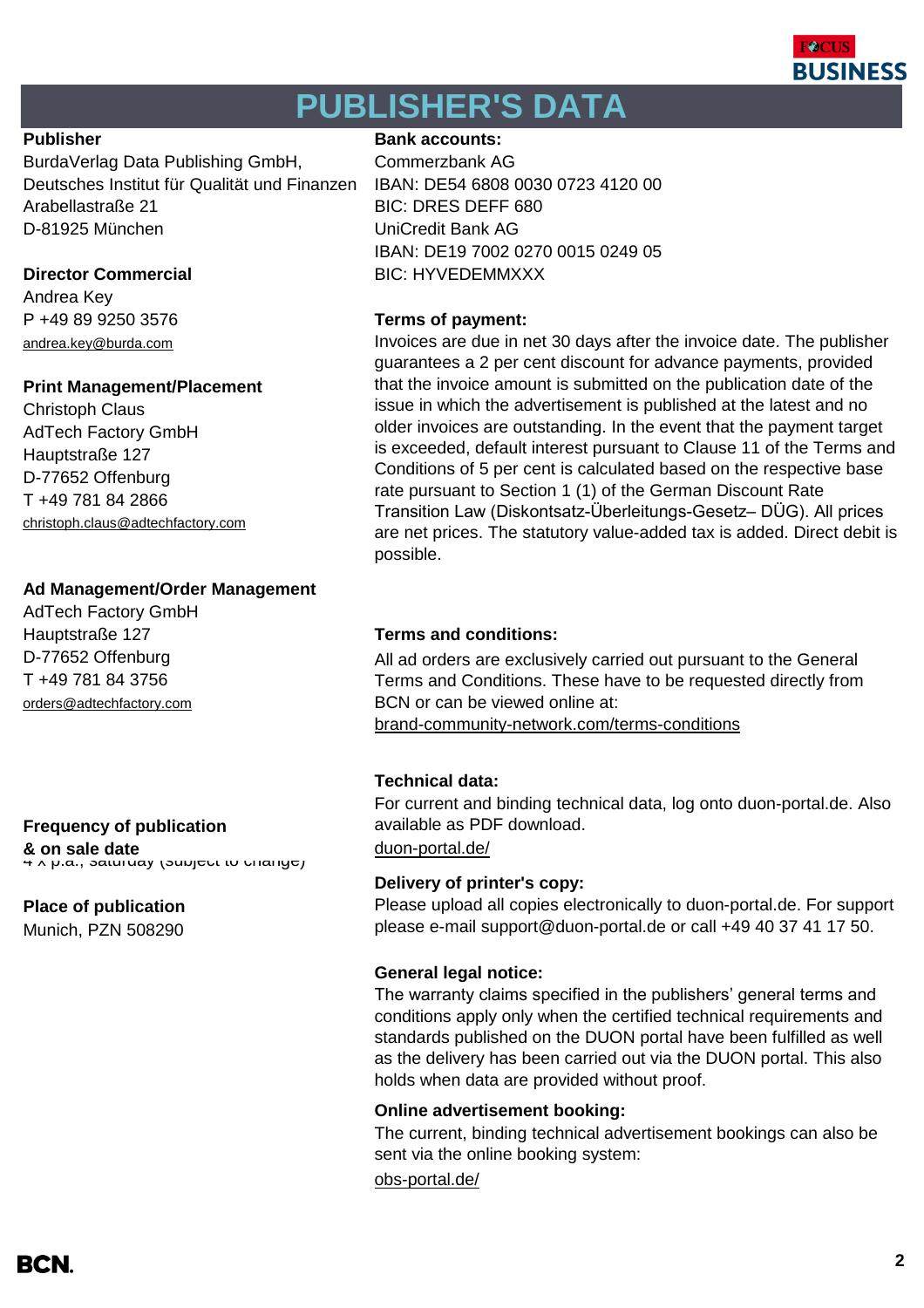

# **FORMATS & RATES**

| Format                                | <b>Placement</b>       | <b>Bleed format*</b> | Rate        |
|---------------------------------------|------------------------|----------------------|-------------|
| $1/1$ page                            | Standard               | 200 x 287            | 15,800 €    |
| $2/1$ page                            | Standard               | 400 x 287            | 31,600€     |
| 1/2 page vertical                     | Standard               | 96 x 287             | 9,900€      |
| 1/2 page horizontal                   | Standard               | 200 x 142            | 9,900€      |
| 1/3 page vertical                     | Standard               | 66 x 287             | 7,200 €     |
| 1/3 page horizontal                   | Standard               | 200 x 94             | 7,200€      |
| $1/1$ page                            | inside front cover     | 200 x 287            | 18,000€     |
| $1/1$ page                            | inside back cover      | 200 x 287            | 18,200 €    |
| 1/3 page vertical                     | facing TOC             | 66 x 287             | 8,000€      |
| 1/3 page vertical                     | facing editor's letter | 66 x 287             | $8,000 \in$ |
| $1/1$ page                            | 1st RHP ad             | 200 x 287            | 17,300 €    |
| 2 x 1/2 page horizontal across gutter | Standard               | 400 x 142            | 19,800€     |
| 2 x 1/3 page horizontal across gutter | Standard               | 400 x 94             | 14,300 €    |
| $2/1$ page                            | <b>Opening Spread</b>  | 400 x 287            | 42,400 €    |
| $2/1$ page                            | 1st DPS                | 400 x 287            | 34,500€     |

#### **Ad combinations:**

\*width x height in mm

The reduced combination special price for the combination of advertisements is based on comparison of separate advertisement bookings. To this end, the advertisements of an advertiser with an identical product/creation in the same format must appear in all magazines in parallel issues.

#### **Advertorials:**

[brand-community-network.com/advertisin](https://bcn.burda.com/advertisingsolutions/print/native-ads)gsolutions/print/native-ads Formats and prices for advertorials created by the editorial team on request. For more information, please visit

#### **Consecutive Ads:**

Surcharge on two or more adverts on consecutive partial-page ads: 5%

#### **Fixed placements:**

Agreed fixed placements (e.g. first for a business line, commodity group, etc.) entitle the publisher to bill a placement surcharge.

#### **Type area format:**

On request.

#### **Digital rate card:**

Please find the digital rate card here: [brand-community-network.de/advertisingsolutions/digital/prices](https://bcn.burda.com/advertisingsolutions/digital/prices)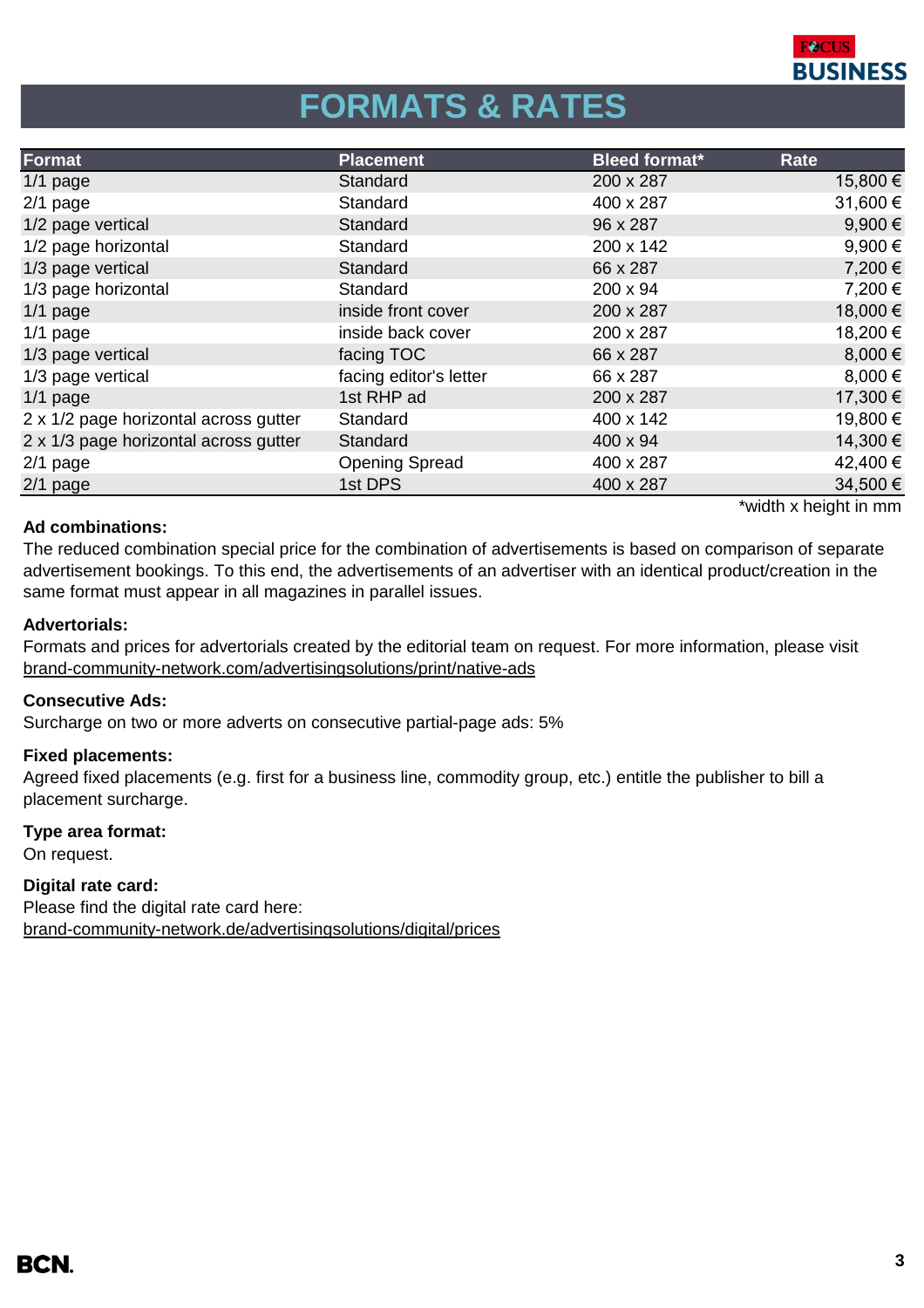

| <b>SCHEDULE</b>                                                             |       |              |                      |             |                                                |  |  |  |
|-----------------------------------------------------------------------------|-------|--------------|----------------------|-------------|------------------------------------------------|--|--|--|
| The BCN topic preview tool provides you with attractive themes or specials: |       |              |                      |             | brand-community-network.com/topic-preview-tool |  |  |  |
|                                                                             | No.   | On sale date | <b>Closing date*</b> | Copy date** | <b>Special closing date***</b>                 |  |  |  |
|                                                                             | 01/22 | 19.02.2022   | 24.01.2022           | 26.01.2022  |                                                |  |  |  |
|                                                                             |       |              |                      |             |                                                |  |  |  |
|                                                                             | 02/22 | 15.10.2022   | 19.09.2022           | 21.09.2022  |                                                |  |  |  |
|                                                                             |       |              |                      |             |                                                |  |  |  |
|                                                                             | 03/22 | 26.11.2022   | 31.10.2022           | 02.11.2022  |                                                |  |  |  |
|                                                                             |       |              |                      |             |                                                |  |  |  |

\* Closing & cancellation date

\*\* Delivery date for printer's copies

\*\*\* Closing & cancellation date for ad specials, special formats, special placements